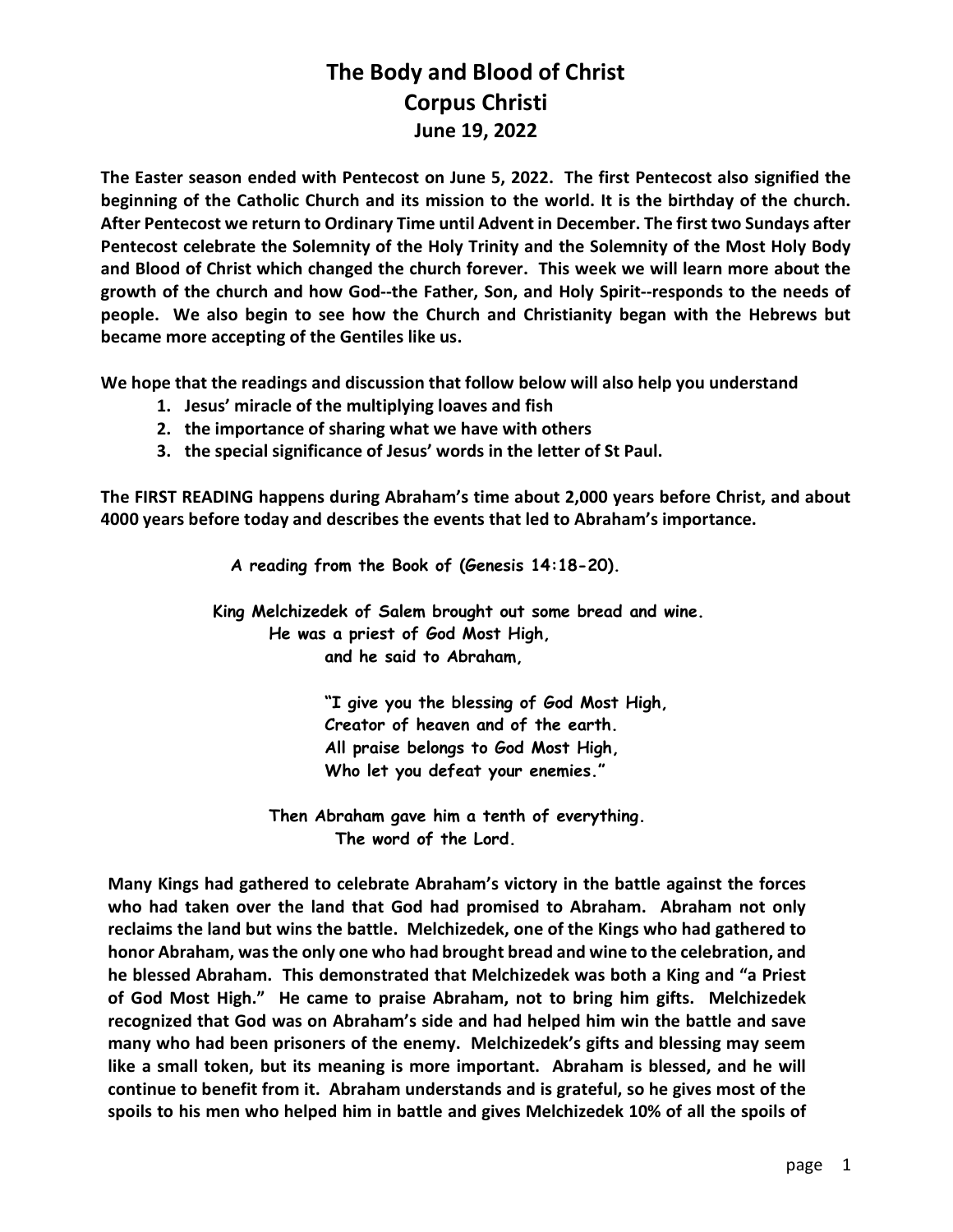war, the houses, furniture, money, everything he had received. He wanted to honor God by giving the Priest so much, and the men who had helped him fight and win. He would not keep anything for himself.

The next reading is the Responsorial Psalm. (Psalm 110:1,3,4). It is a song or prayer in which the writer is talking directly to God. This is a song of Thanksgiving, a thank you for God's help. God responds.

Responsorial Psalm. (Psalm 110:1,3,4). R/: You are a priest for ever, in the line of Melchizedek. The Lord said to my Lord, "Sit at my right side, until I make your enemies into a footstool for you."

R/: You are a priest for ever, in the line of Melchizedek.

Your glorious power will be seen on the day you begin to rule. You will wear the sacred robes and shine like the morning sun in all of your strength. R/: You are a priest for ever, in the line of Melchizedek.

The Lord has made a promise that will never be broken; "You will be a priest forever, Just like Melchizedek." R/: You are a priest for ever, in the line of Melchizedek.

The Second Reading is from the first letter of Saint Paul to the Corinthians in which he tries to help the people of Corinth in Greece to understand how Jesus must be remembered. Saint Paul describes what happened on Holy Thursday during the Last Supper. This reading is also very important to us because it demonstrates how these words were added to our Mass. The words have become part of the Eucharistic prayer when the priest blesses the bread and wine and they are turned into the Body and Blood of Jesus. When people eat this bread and drink this wine, they should be reminded of the last supper and remember Jesus. This is called the Eucharist. The term Eucharist comes from the Greek word meaning thanksgiving.

A reading from the First Letter of Saint Paul to the Corinthians (1 Corinthians 11:23-26)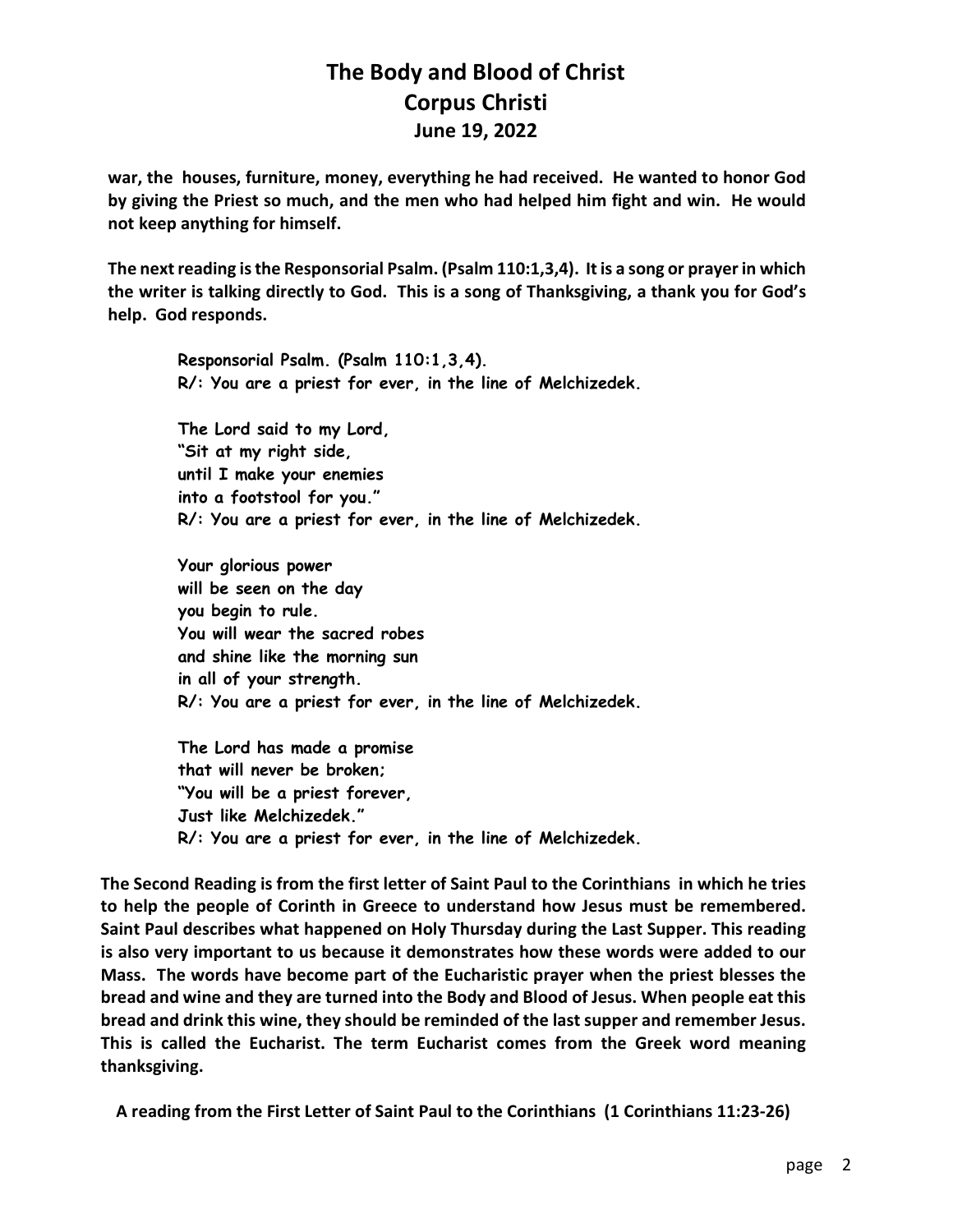Brothers and sisters: I have already told you what the Lord Jesus did on the night he was betrayed. And it came from the Lord himself.

He took some bread in his hands. Then after he had given thanks, He broke it and said,



"This is my body, which is given for you. Eat this and remember me."

After the meal, Jesus took a cup of wine in his hands and said, "This is my blood, And with it God makes his new agreement with you Drink this and remember me.

 The Lord meant: when you eat this bread and drink from this cup, you tell about his death until he comes. The word of the Lord.

What night was the Last supper? On what night was Jesus betrayed?

Passover was the last supper Jesus shared with his disciples. It occurred on Holy Thursday of Easter week.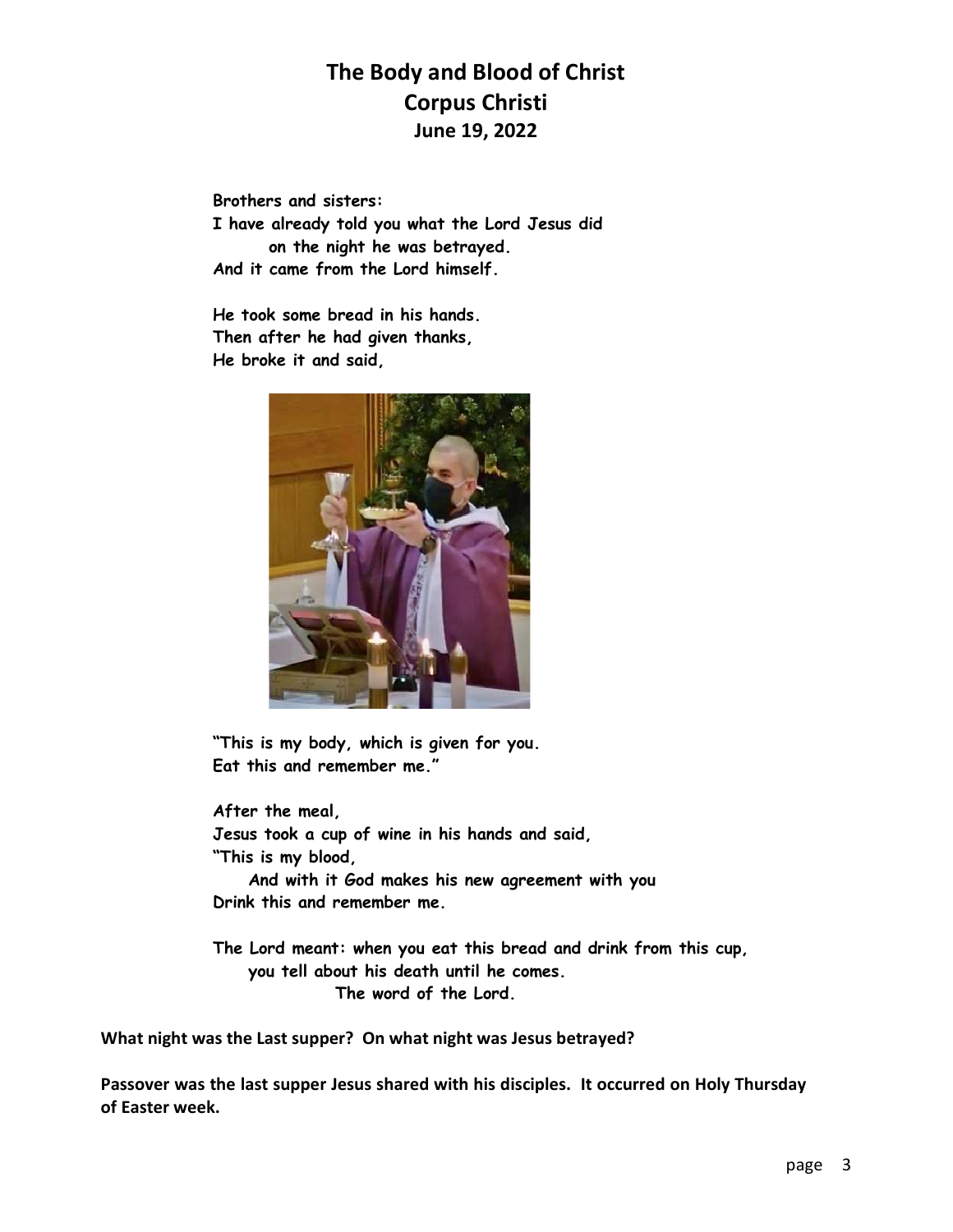The Holy Gospel today is according to Luke (9:11b-17). It tells us more about one of Jesus' miracles and how he demonstrated the importance of sharing. Just before the beginning of this Gospel we have been told that Jesus and his twelve disciples had gone to a quiet desert area near Bathsaida to be alone and talk. However thousands of people came out from the area towns and followed them there.

A reading from the Holy Gospel according to Luke (9:11b-17)

Jesus welcomed the people and began to speak to the crowd. He spoke to them about God's kingdom and healed everyone who was sick.

As it got later in the day, the disciples came to Jesus and said: "Send the crowd to the villages and farms around here. They need to find a place to stay and something to eat. It is like a desert.

Jesus answered. "You give them something to eat." [Although Jesus wanted to feed the 5,000 people in the crowd, there was not enough food.] But they replied, We have only five small loaves of bread and two fish. If we are going to feed all these people, We will have to go and buy food."

There were about five thousand men in the crowd. Jesus said to his disciples, "Have the people sit in groups of fifty."

They did this, and all the people sat down.

Jesus took the five loaves and the two fish. He looked up toward heaven and blessed the food. Then he broke the bread and fish And handed them to his disciples to give to the people.

Everyone ate all they wanted. What was left over filled twelve baskets.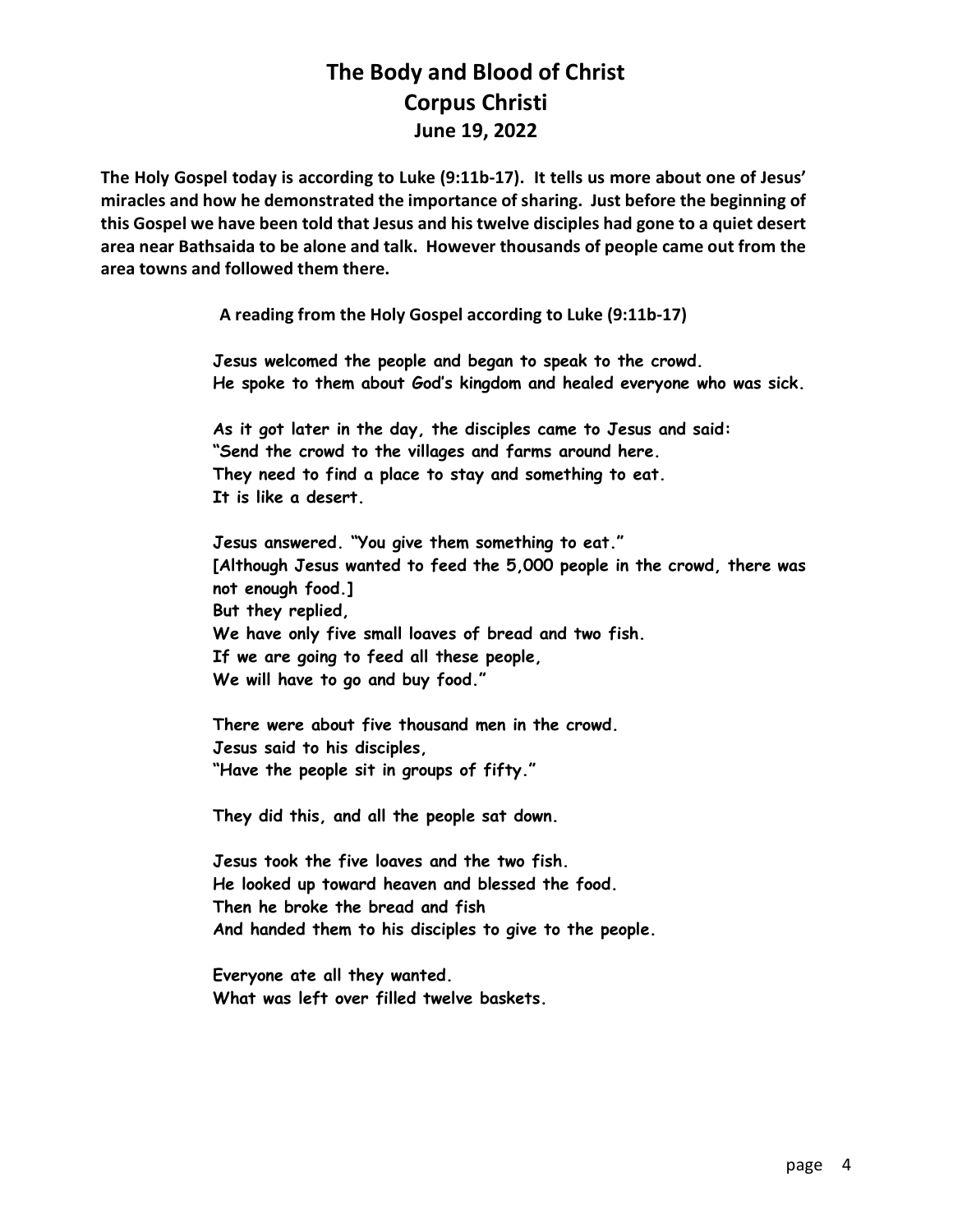

The gospel of the Lord.

Jesus took the food, looked to heaven AND BLESSED IT, just as the Priest celebrates the Eucharist during every Mass .

It is unlikely that we could perform the same miracle, however, we can share with others. What are some other things we could do ?

#### Questions

- 1. Where do we usually hear these words about the Bread and Wine and why is it important for us in Church today?
- 2. What night was the Last Supper? On what night was Jesus betrayed?
- 3. How does Jesus respond to the needs of the crowd of 5,000. What does he do?
- 4. We cannot perform miracles, so what could we do to help provide the needy with food or other necessary things?
- 5. How can we best share what we have? Suggest some ways.
- 6. How can we and our families help to feed the hungry? Suggest some ways.
- 7. What do humans need to stay alive?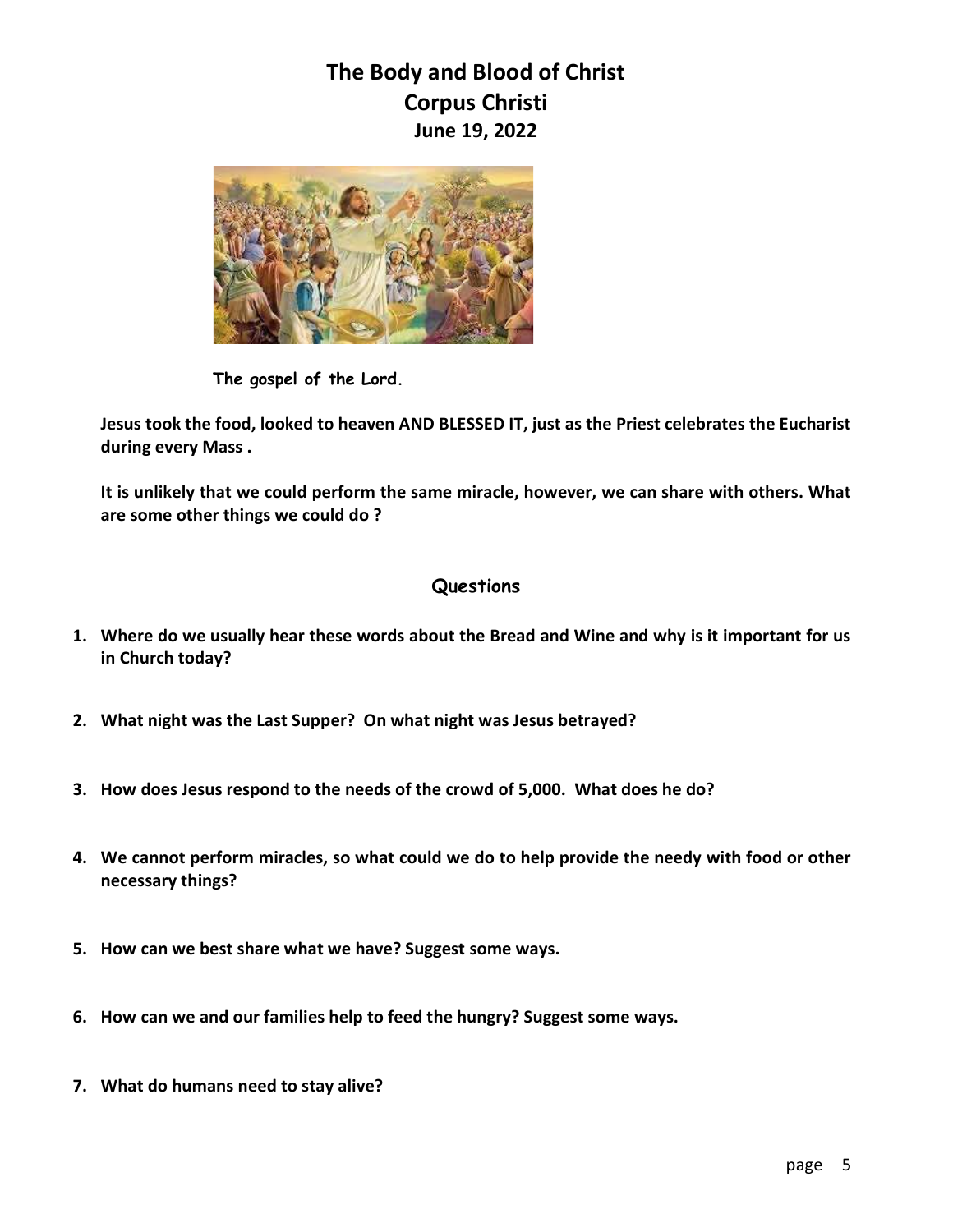8. Where does all this come from?

#### Answers

1. Where do we usually hear these words about the Bread and Wine and why is it important for us in Church today?

> During the Mass when the Priest consecrates or blesses the bread and wine they are turned into the Body and Blood of Jesus. When people in church eat this bread and drink this wine, they are reminded of the last Supper and remember Jesus.

- 2. What night was the Last supper? On what night was Jesus betrayed? Passover was the last supper Jesus shared with his disciples. It occurred on Holy Thursday of Easter week.
- 3. How does Jesus respond to the needs of the crowd of 5,000. What does he do? He performs a miracle and provides the food that they need.
- 4. We cannot perform miracles, so what could we do to help provide the needed food or other necessary things? Suggest some ways.
- 5. How can we best share what we have? Suggest some ways.
- 6. How can we and our families help to feed the hungry? Suggest some ways.
- 7. What do humans need to stay alive? Food/water/shelter/warmth/security/love
- 8. Where does all this come from? From God. With God's help, our families and other people help to provide. God gives us many gifts and provides for our survival.

Children's Liturgy of the Word Michaela Quinlan The Body and Blood of Christ/Corpus Christi June 19, 2022